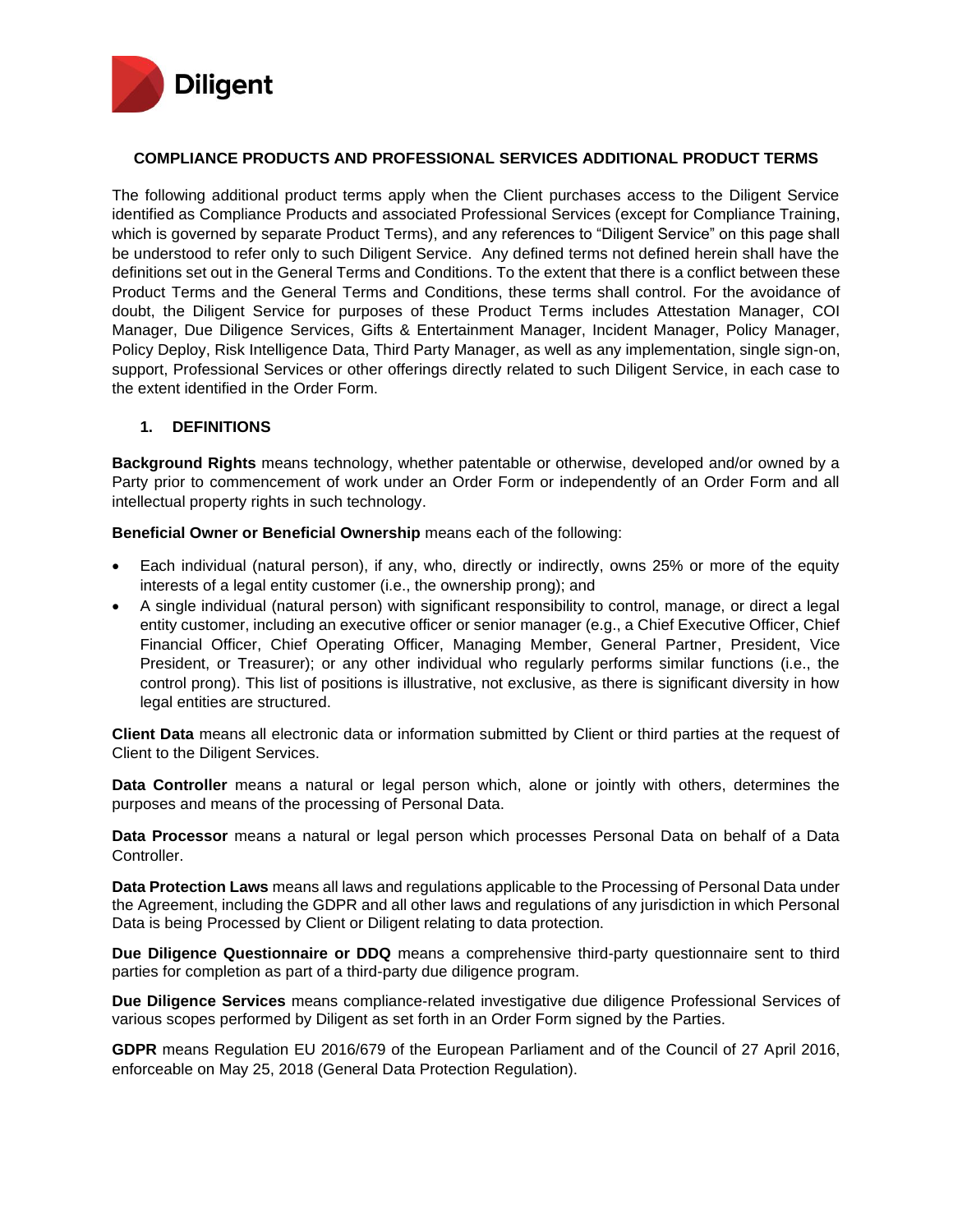

**Implementation** means a comprehensive onboarding process for new Clients, including, where applicable, Software Services configuration.

**Implementation Services** means implementation, configuration or set-up services performed by Diligent with respect to the Diligent Services as set forth in the applicable Documentation.

**Law** means all laws, regulations, and governmental orders and directives applicable to the activities contemplated by the Agreement or any Order Form(s).

**Managed Services** means, where identified in an Order Form signed by the Parties, Client support and professional services such as data cleansing and aggregation, risk data review and analysis, remediation projects, screening results adjudication, and compliance program support services.

**Personal Data** means any information relating to an identified or identifiable natural person as defined under Data Protection Laws which in each case is provided by or on behalf of the Client to Diligent in connection with Diligent's performance of the Agreement. An identifiable natural person is one who can be identified, directly or indirectly, in particular by reference to an identifier such as a name, an identification number, location data, an online identifier or one or more factors specific to the physical, physiological, genetic, mental, economic, cultural or social identity of that natural person.

**Primary Subject** means either a corporate entity or Principal.

**Principal** means an owner or senior manager of the entity under investigation.

**Process** and variants of it, such as "**processing**" (whether capitalized or not) means any operation or set of operations which is performed on Personal Data or on sets of Personal Data, whether or not by automated means, such as collection, recording, organisation, structuring, storage, adaptation or alteration, retrieval, consultation, use, disclosure by transmission, dissemination or otherwise making available, alignment or combination, restriction, erasure or destruction.

**Red Flag** means a symbol used in Work Product to draw Client's attention to information found that may be of interest and require further evaluation by Client.

**Software Services** means hosted compliance-related software as a service.

**Standard Support** for Diligent Services means: (a) an internet-based support ticket system available for ticket submission 24 hours a day, 7 days a week and manned during Diligent's normal business hours of 8 am – 6 pm ET where a severity level is assigned and responses prioritized based on such severity level; (b) Tier 1 helpdesk for basic questions/issue resolution; and (c) Tier 2 CSM support for day-to-day business contact, escalation and business reviews.

**Subcontractor** means a third party engaged by or on behalf of Diligent that may perform services and/or process Client Data as part of the performance of Diligent Services.

**Subject** means either a corporate entity or Principal.

**User Guide** means (a) the general online user guide for Diligent Services, as updated from time-to-time; or (b) the custom-configured user guide created for Client during Implementation Services.

**Users** means individuals who are authorized by Client to use the Diligent Services and who have been supplied user credentials and passwords by Client (or by Diligent at Client's request).

**Volume Order** for Due Diligence Services (OSI, BOL1, BOL2, BOL3, EDD) means: i) more than twenty (20) cases ordered manually, or uploaded as a single batch file, within a 24-hour period, or ii) seventy-five (75) cases within a one-week period.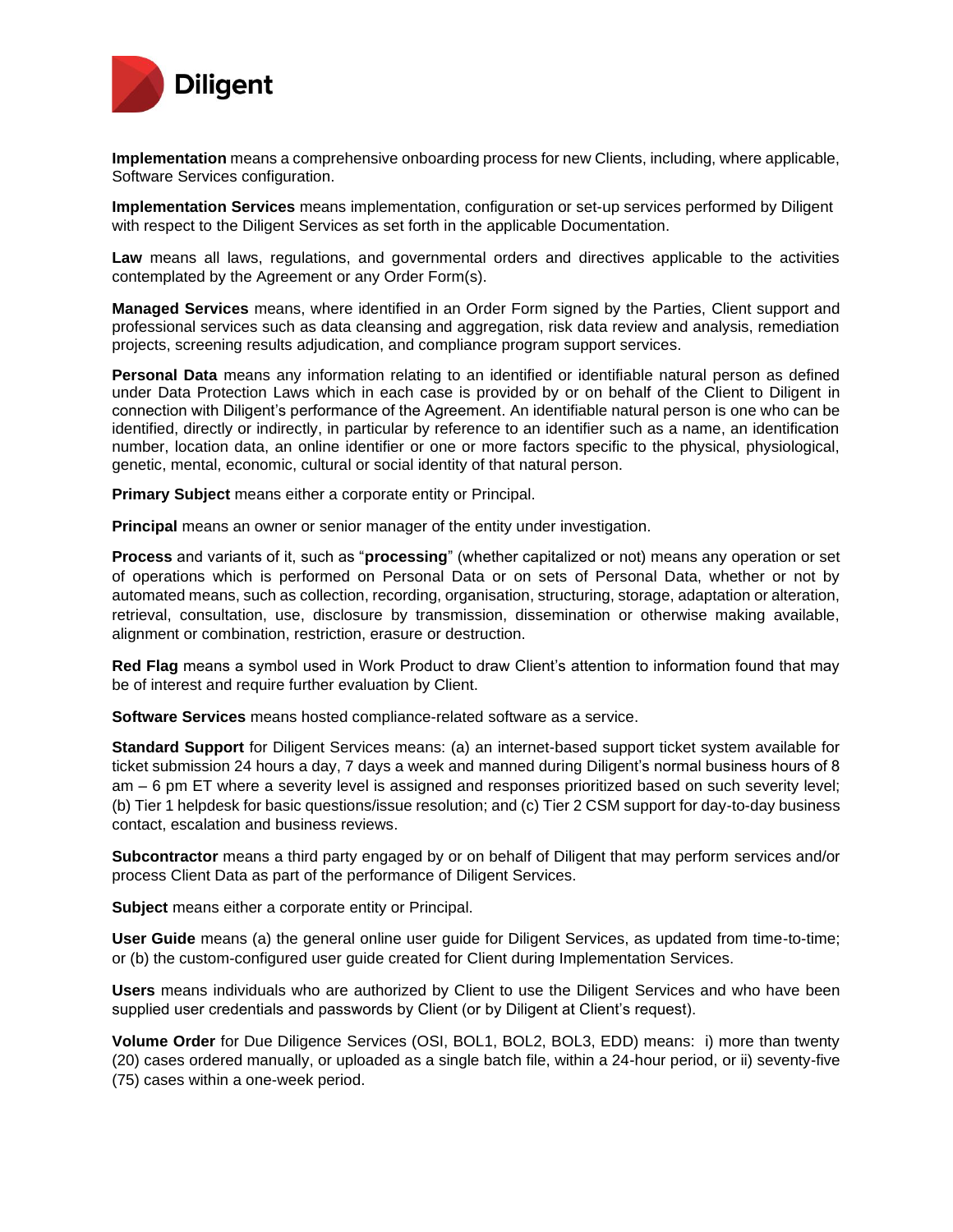

**Work Product** means any reports resulting from the Due Diligence Services and provided to Client.

# **2. DILIGENT RESPONSIBILITIES**

## **2.1 Diligent Services.**

Diligent will: (a) provide Standard Support for the Diligent Services at no additional charge to Client; (b) make updates to the Diligent Services available to Client at no additional cost when and to the extent Diligent makes any such updates generally available to Diligent's other clients; (c) provide unlimited Client Data storage space; (d) perform daily and weekly encrypted backups of the Diligent Services, including Client Data, and use commercially reasonable efforts to restore lost or corrupted Client Data from the latest encrypted backup; (e) maintain and enforce at its data centers safety and physical security procedures that are at least equal to industry standards for such types of service locations; (f) ensure an annual SSAE 18 SOC 2 type 2 or equivalent audit is conducted of the computer systems or facilities through which the Diligent Services are hosted; (j) implement, manage, update, and periodically test a business continuity plan which includes commercially reasonable disaster recovery procedures; (k) provide Due Diligence Services using research analysts and field investigators who have the requisite language skills and have been trained to identify anti-bribery and corruption Red Flags and potential corruption concerns; (l) provide Managed Services using trained professionals; and (m) provide the Diligent Services in compliance with all applicable Laws.

Client agrees that its purchases hereunder are neither contingent on the delivery of any future functionality or features nor dependent on any oral or written public comments made by Diligent regarding future functionality or features.

### **2.2 Subcontracting.**

At its discretion, Diligent may utilize its global network of vetted Subcontractors to provide portions of the Diligent Services, such as Due Diligence Services requiring local knowledge, access to local resources (such as government records) and unique language skills. All Subcontractors will be bound by confidentiality and anti-corruption provisions at least as stringent as those contained in the General Terms and Conditions (and/or any Order Form(s)). Diligent will be responsible for all acts and/or omissions of any Subcontractor in connection with this Agreement to the same extent as if Diligent performed such acts and/or omissions.

## **2.3 Work Product.**

Work Product will be prepared for Client within the time frames set forth in the Order Form or applicable Documentation except in the event of delays caused by a Force Majeure Event or other events materially impacting Diligent's ability to obtain information in a country, such as holidays. Upon Client's consent, not to be unreasonably withheld, Diligent may extend the time frames quoted in the Order Form or these applicable Product Terms when Client releases a Volume Order for Due Diligence Services.

## **2.4 Implementation Services and Training.**

Diligent Services include a comprehensive onboarding process to onboard new Clients which includes:

• Creation of an onboarding and configuration plan to support the priorities, objectives and timelines of the Client. The plan sets milestones and goals for both Diligent and Client to ensure successful adoption of the Diligent Service. The scope of Implementation Services shall be limited to those set forth in the applicable Documentation for the relevant Diligent Service unless mutually agreed otherwise by the Parties; and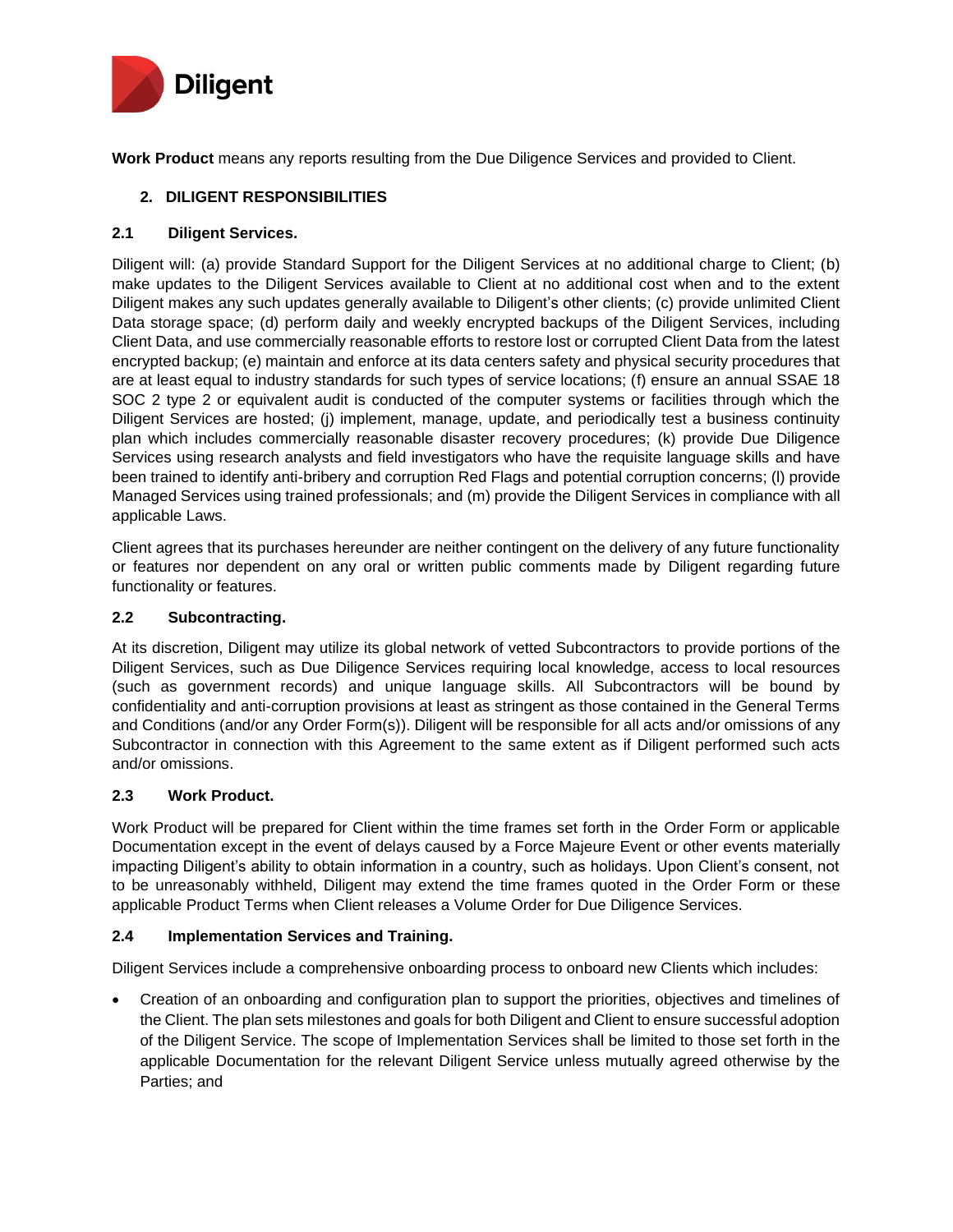

• Training the initial Client Users on how to use the Diligent Services and incorporate any Client-specified materials.

Implementation Services timeframes may vary depending on the Client's unique requirements and scope of products subscribed to. Client shall reasonably cooperate with Diligent in order to implement all Diligent Services included in the Client's subscription.

**2.5 Due Diligence Services Fees.** Due Diligence Services equal to the Annual Services Fees set forth in an Order Form must be ordered during each year of the Term commencing on the Term Start Date. Due Diligence Services ordered prior to the end of a Term year but completed after the end of the Term year will be considered included in the Term year ordered. Up to twenty-five percent (25%) of Due Diligence Services not ordered prior to the end of a Term year may be rolled over into the next Term year of a multiyear Term for a period of no greater than ninety (90) days and the discount percentage included in the Annual Services Fees will continue to apply during that period. Any Due Diligence Services not ordered prior to the end of the last year of a multiyear Term will not roll over to any subsequent Term or otherwise be credited to Client unless Client has committed to a new Order Form containing Due Diligence Services Fees equal to or greater than the those of the expiring Term. In such case, up to twenty-five percent (25%) of Due Diligence Services not ordered prior to the end of the last year of a multiyear Term may be rolled over into the next Term year for a period of no greater than ninety (90) days and the discount percentage included in the Annual Services Fees will continue to apply during that period. Due Diligence Services will be invoiced to Client on a monthly basis during each Term year. Notwithstanding the foregoing rollover provisions, in the final month of each commitment year, Diligent will invoice Client the amount of the unused annual commitment. To the extent Client orders Due Diligence Services which exceed the Annual Services Fees in a year of the Term, Client will be invoiced for such Due Diligence Services at Diligent's standard rates (available upon request).

## **3. CLIENT RESPONSIBILITIES**

Client will: (a) be responsible for Users' compliance with this Agreement; (b) with the exception of Work Product, be solely responsible for the accuracy and legality of Client Data and of the means by which it acquired Client Data; (c) use any application programming interfaces (APIs) for the sole purpose of integrating the Diligent Services into Client's systems and provide the APIs or any API keys only to Client's employees with a need to know such information; (d) provide resources and key decision-makers to support Implementation tasks and the Implementation schedule and make available one or more Client representatives with knowledge of Client's internal business organization, practices and preferences; (e) after Implementation Services are complete, designate an individual who be the single point of contact for any Software Services changes including configuration, creating/updating Users and third parties and updating forms and translations; and (f) use the Diligent Services only in accordance with the User Guide and applicable Law. Users are limited to Client's and Affiliates' employees and consultants, contractors and agents of Client who are not reasonably believed to be direct competitors of Diligent or engaged in the same business as Diligent. For the avoidance of any doubt, the term "Users" shall exclude third parties (including their employees or principals) who may be screened in the scope of Due Diligence Services and provided with limited access to the Diligent Services to upload information.

**Languages.** Client acknowledges that to accurately identify investigation Subjects, for non-Latin character languages, Diligent requires third-party company/entity name in both English and native language characters. For Principals who are individuals (i.e., not a corporate owner) where local language uses non-Latin characters, local characters are also required.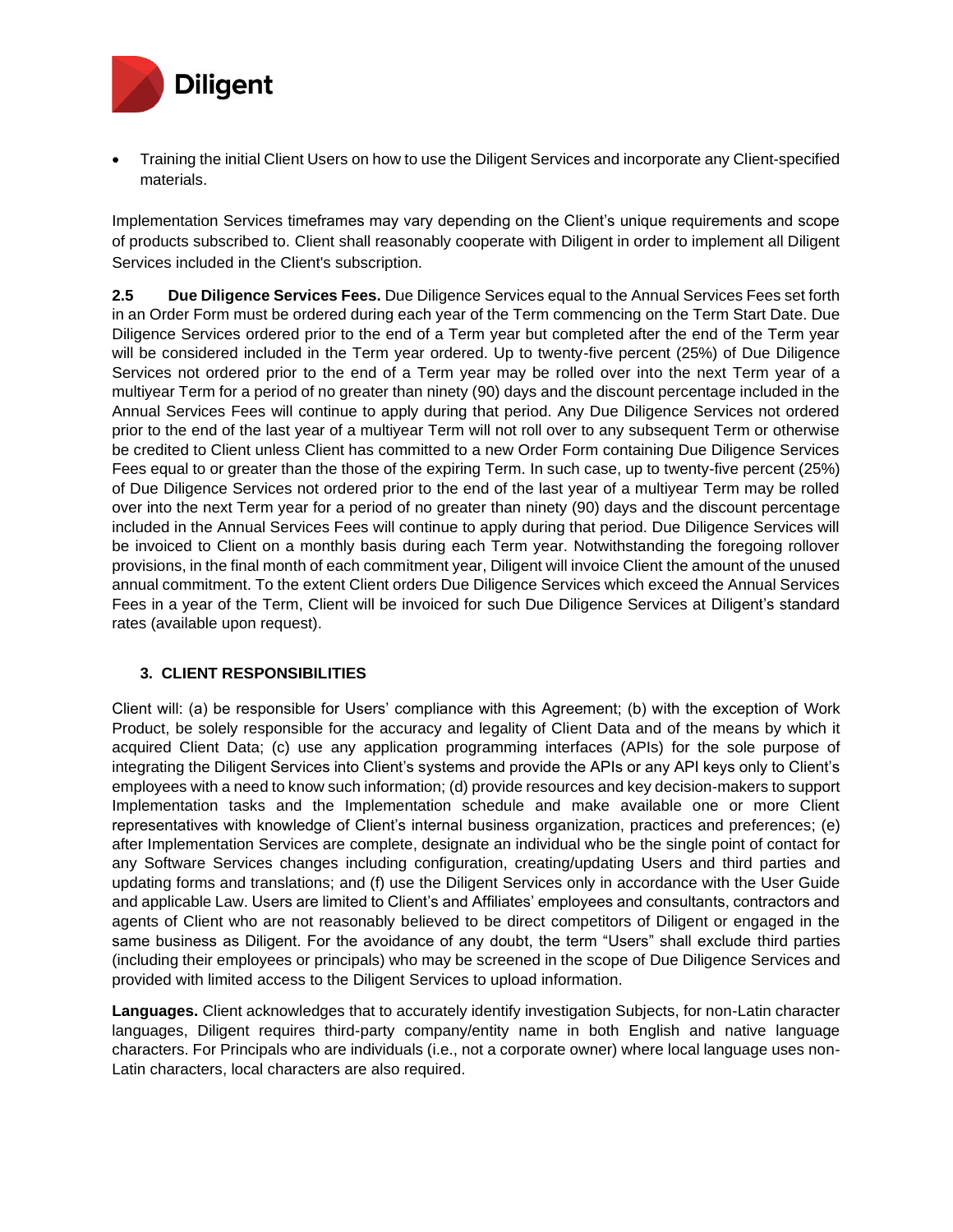

## **4. PROPRIETARY RIGHTS AND LICENSES**

### **4.1 Access to Diligent Services.**

Diligent hereby grants to Client a non-exclusive, royalty-free, worldwide right and license for the term set forth in an Order Form to access and use the Software Services subject to the terms of this Agreement. Unless Diligent shall agree in advance in writing, Client and Users shall not use the Diligent or Software Services for any purpose other than those purposes specifically set forth herein.

### **4.2 Reservation of Rights.**

Subject to the limited rights expressly granted in an Order Form, the General Terms and Conditions or these Product Terms, Diligent reserves all right, title and interest in and to the Diligent Services, including all related intellectual property rights relating to the Diligent Services.

#### **4.3 Intellectual Property Rights in Work Product.**

All right, title, and interest in and to all Work Product will belong solely to Client without Diligent reserving or otherwise having any rights therein whatsoever except as set forth in Section 4.7 below.

#### **4.4 Restrictions.**

Work Product is confidential and for internal use only by the Client. Work Product may not be disclosed to third parties other than Client's legal advisors and regulatory authorities. Information supplied in the Work Product is intended for the sole purpose of forming part of the Client's evaluation of the entities or individuals referred to in the Work Product. Any other use and any communication, publication, disclosure, dissemination or reproduction of the Work Product or any portion of Work Product contents without the prior written consent of Diligent is strictly forbidden. Diligent assumes no direct, indirect, or consequential liability to any third party or other person who is not the intended recipient of the Work Product.

#### **4.5 Work Made for Hire.**

All Work Product shall be deemed, to the extent possible, a "work made for hire" for Client within the meaning of the Copyright Act, and any similar provisions of law under other jurisdictions.

## **4.6 Assignment of Title.**

In the event and to the extent that: (a) any Work Product, or any part or element thereof, may not, by operation of law, vest in Client; and/or (b) any Work Product, or any part or element thereof, is not, as a matter of law, a "work made for hire" within the meaning of the Copyright Act for the sole benefit of Client, Diligent hereby conveys, transfers, and assigns to Client all right, title, and interest, throughout the world, in perpetuity, in any media now known or later devised, and without further consideration, in and to, as applicable, such Work Product, or such part or element thereof. Diligent shall execute, at Client's request and expense, all documents and other instruments reasonably necessary or desirable to confirm such assignment.

### **4.7 Background Rights.**

Except as otherwise set forth in an Order Form, the General Terms and Conditions or this Section 4.7, neither Party will acquire any right, title or interest in and to any Background Rights of the other Party. Diligent hereby grants Client a worldwide, non-exclusive, perpetual, irrevocable, fully-paid right and license to use any Diligent Background Rights solely as and to the extent incorporated into any Work Product created for Client.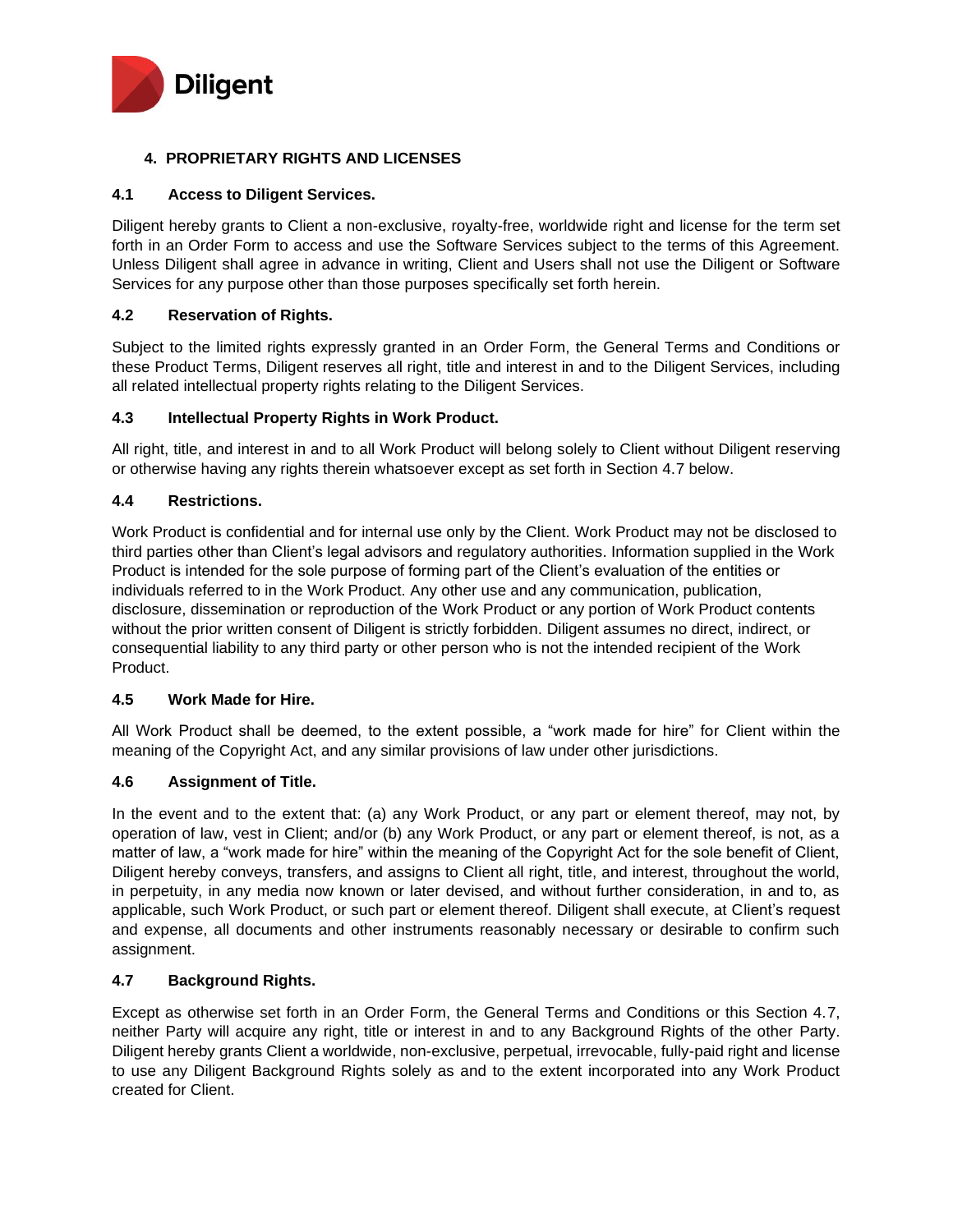

## **5. DISCLAIMERS**

The following disclaimers apply to Work Product:

- To the extent information contained in Work Product is based upon a review of publicly available records, such information, as presented, relies upon the accuracy and completeness of those records, which will not have been corroborated by Diligent. Diligent expressly disclaims all liability for the accuracy, completeness and currency of any open source, or field sourced information.
- Statements concerning financial, regulatory or other matters should be understood to be general observations based solely on Diligent's experience and may not be relied upon as financial, regulatory or legal advice, which Diligent is not authorized to provide.
- Information contained in Work Product does not constitute a recommendation, endorsement, opinion or approval of any kind with respect to any transaction, decision or evaluation and should not be relied upon as such under any circumstances.
- Information contained in Work Product is point-in-time information and Diligent undertakes no obligation to update any Work Product after it is provided to Client unless such updating is set forth in an applicable Order Form.
- Diligent does not warrant that hyperlinks included in any Work Product will continue to be active after such Work Product is provided to Client.
- The inclusion of Red Flags in Work Product does not mean that an action, transaction, or business relationship should be terminated or not undertaken, but are identified so that Client may decide whether to engage in whatever level of deliberation or additional due diligence it deems appropriate under the circumstances.
- While Diligent validates identified Principals through government databases whenever possible, Diligent does not warrant that the Principals identified are the three highest-ranking Principals or that they currently hold such positions. Diligent's Principal identification efforts are strictly on a best-efforts basis in accordance with prevailing open-source industry standards and research protocols.
- Efforts to determine Beneficial Ownership are conducted on a best-efforts basis given (i) the desire of some Beneficial Owners to hide their ownership interest from discovery, (ii) the existence of "secrecy" jurisdictions to prevent the disclosure of Beneficial Owners, and (iii) the general global absence of comprehensive Beneficial Ownership registries. While Work Product may identify the Beneficial Owners and percentages of ownership, Diligent will not verify the accuracy of that information and extends no warranty of accuracy. The Beneficial Ownership threshold for applying the OFAC 50% rule and EU 50% rule has been set at 5%, resulting in a check of potentially up to twenty (20) Beneficial Owners against sanctions lists. A sanctions check for Beneficial Owners below 5% is beyond the scope of the Beneficial Ownership Identification Report.
- Both the conduct of research and investigation and the Work Product reflect Diligent's compliance with legally obtainable information (LOI) and data protection regulations in the relevant jurisdictions. Only information which is legally obtainable and can be processed under applicable data protection laws and regulations is included.

## **6. DATA PROTECTION**

To the extent that either Party receives or provides Personal Data in the course of performing or receiving Services, the Parties agree that they will comply with applicable Data Protection Laws. The Parties agree that Client will be a Data Controller over Client Data and Personal Data (and Diligent will be a Data Processor acting on behalf of Client). Diligent will collect, store, use, disclose, and otherwise Process Personal Data in connection with its performance of Services only in accordance with Order Form(s) and the Agreement, Client's written instructions, and as required by Law. Diligent will not disclose or otherwise provide Personal Data to any other person, except as permitted in the Agreement or the relevant Order